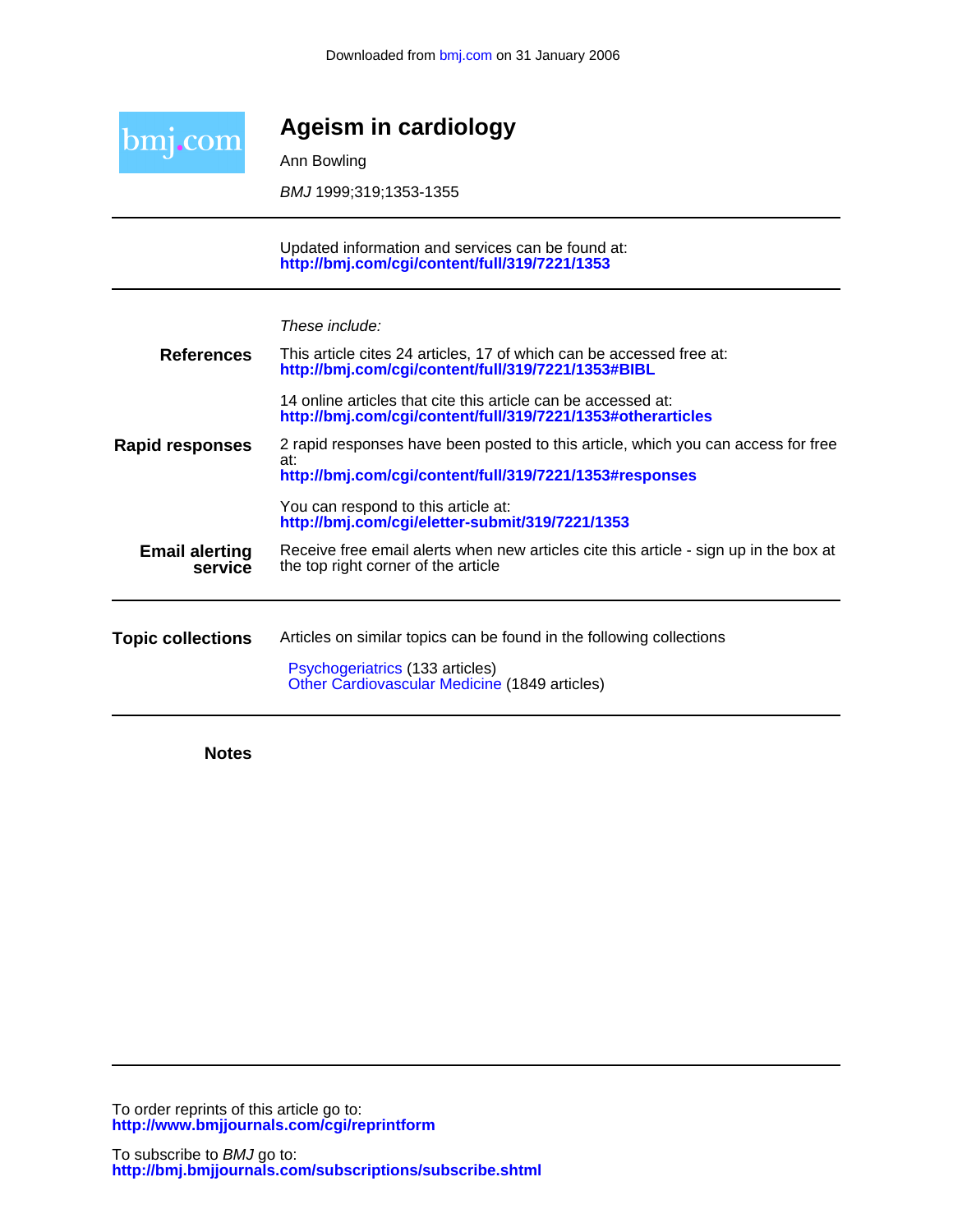## **Ageism in cardiology**

Ann Bowling

In assessing the ability to benefit from treatment, chronological age is less important than other factors concerned with the biological ageing process and the presence of associated disease.<sup>1</sup>

Any rationing because of limitation of health resources should be on the basis of assessed individual physiological ability to benefit, not on the basis of age any more than on sex or skin colour.<sup>2</sup>

## **Evidence**

The ageing of the population is one of the major challenges facing health services. The growing number of older people is likely to place increasing demands on health services for access to effective health technology in cases in which this can enhance the quality, not just the quantity, of life. There is some evidence that age has been used as a criterion in allocating health care<sup>3</sup> and in inviting participation in screening programmes.<sup>4</sup> However, the idea that a patient's age may be used as an explicit basis for priority setting has rarely been acknowledged.<sup>5</sup>

Cardiovascular diseases are a common cause of death and disability among older people, and the use of appropriate health technologies for diagnosis and treatment is expensive. Despite the slightly higher risks of perioperative mortality and morbidity in older people, if they are selected appropriately they are likely to gain substantial health benefits from cardiological interventions.167 Ironically, although cardiac surgeons are increasingly operating on people aged 75 and older, analyses in Europe and the United States which examined both the rates and types of interventions used indicate that age biases exist in cardiology. The argument presented here—that ageism exists in health care—uses research on the equity of access to cardiological services.

Rates of potentially life saving and life enhancing cardiological interventions, such as revascularisation, have been reported to vary widely by country, ethnic group, place of residence, economic activity (that is, whether someone is in paid employment), sex, and age. $8-13$  Higher rates of intervention occur among younger people than among older people, despite the prevalence of cardiovascular disease being considerably higher among the latter group. Older people, and older women in particular, are less likely to receive appropriate cardiological investigations—from echocardiography to measuring cholesterol concentrations.<sup>14</sup> Older people are more likely to have more severe disease and to be treated medically rather than surgically,<sup>15 16</sup> and they are less likely to receive the most effective treatment after acute myocardial infarction.17 They receive thrombolytic treatment less often than younger people, even in the absence of contraindications.18–20 The effects of age on access to health care occur independently of sex.

#### **Summary points**

The rates of use of potentially life saving and life enhancing investigations and interventions decline as patients get older

Ageism in clinical medicine and health policy reflects the ageism evident in wider society

A wide ranging approach is required to tackle ageism in medicine; clinical guidelines should be improved, more specific monitoring of health care should be introduced, and educational and research initiatives should be developed

Older people could be empowered to influence the choice and standard of health care offered

Legislation may be required to end ageism in society

#### **Reasons**

It is unknown whether implicitly age based referrals, investigations, and treatment policies in primary care and secondary care reflect rationing criteria or prejudices against older people. The consequences of both rationing and prejudices are that younger people take priority over older people.<sup>5</sup> In relation to rationing, shortages of resources might lead to discrimination against older patients on the basis of the belief that they are more expensive to treat (for example, they may need longer to recover after surgery) or that they have a shorter life expectancy and therefore resources should be diverted to younger people who would be expected to live longer. Age is frequently discussed as a criteria for rationing. It is defended on the grounds that older people have had their "fair innings."21 It is rejected on the grounds that decision making on the basis of sociodemographic characteristics, without reference to relevant comorbidity and ability to benefit, is unethical.<sup>22</sup> <sup>23</sup>

Age biases are likely to be a consequence of different values being attributed to different social groups and to age stereotyping. Any ageism in medicine is simply a reflection of ageist attitudes that exist in the wider society, where youth is given priority over age. $2425$ Older people are frequently portrayed as frail and haggard, contrasting strongly with images of children (fig 1). However, advertisers increasingly look to the future and are adept at shaking up society's common stereotypes of age (fig 2).

Ageism in medicine may be partly a consequence of a lack of awareness of the evidence based literature on the treatment of older people. Variations in clinical decisions made on the basis of the age of the patient might also be caused by the differing thresholds for intervention that exist when a healthcare professional

Research Unit on Ageing and Population Studies, Centre for Health Informatics and Multiprofessional Education, Royal Free and University College London Medical School, London N19 5NF Ann Bowling *professor of health services research*

Correspondence to: 222 Euston Road, London NW1 2DA a.bowling.chime@ ucl.ac.uk

*BMJ* 1999;319:1353–5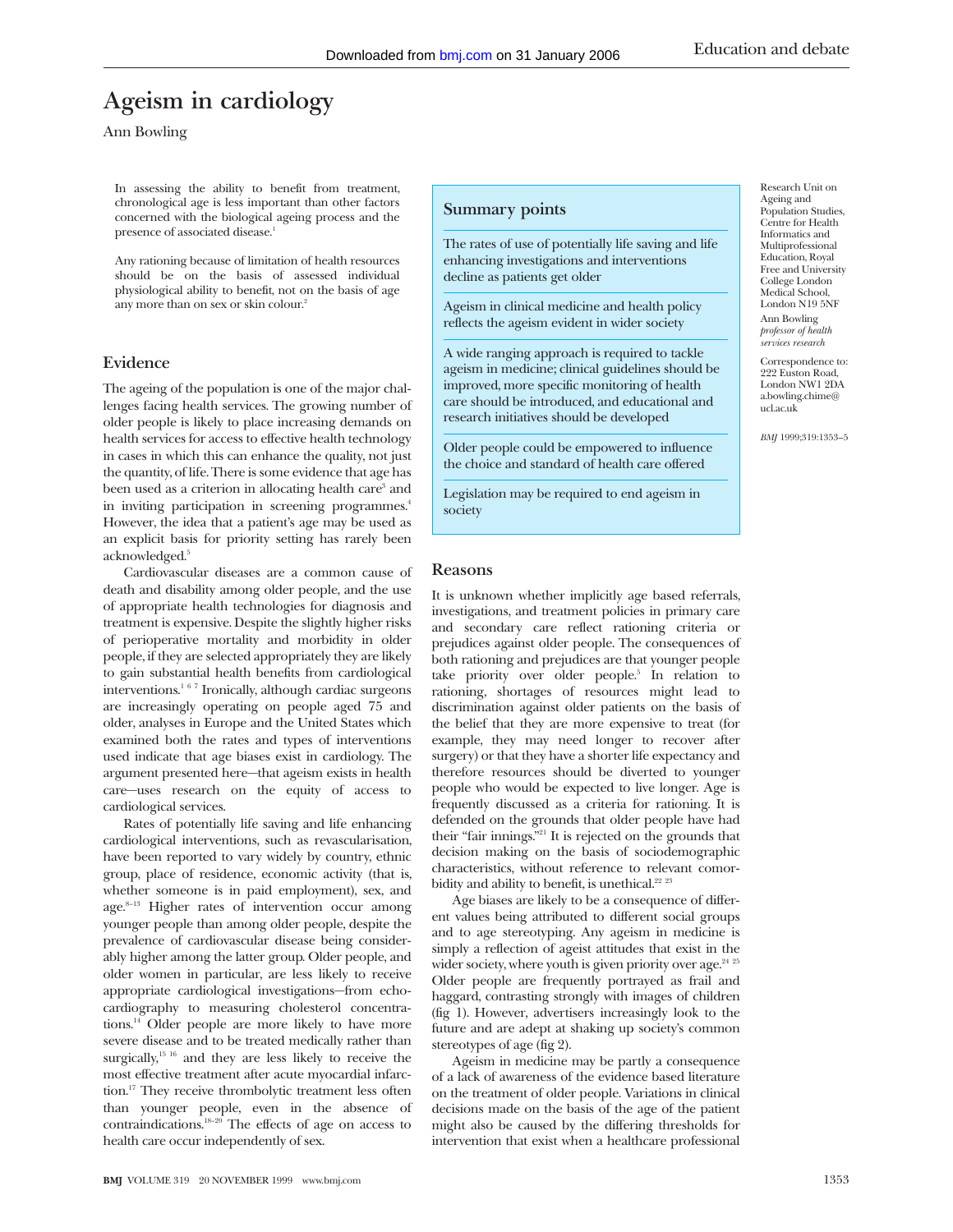

**Fig 1** New Born by Jacob Epstein (from the former BMA building, the Strand). Reproduced with the permission of Kitty Godley, copyright estate of the artist

is faced with clinical uncertainty; these variations might also reflect preferences for selecting low risk, rather than high risk, patients to undergo interventions. That variations in treatment exist is unsurprising given that people aged 65 and older, and certainly those who are 75 and older (most of whom are women), have been largely excluded from major clinical trials. They are therefore significantly underrepresented in the evidence base used to determine clinical effectiveness.19 26 27 Investigators have traditionally used age limits as cut off points when recruiting patients into clinical trials to minimise analytical problems caused by factors such as comorbidity and an increased risk of loss to long term follow up caused by death. Most of the evidence on the clinical effectiveness of treatments for older people is based on a few smaller trials and cohort studies. This research bias may have led clinicians to be cautious in treating very old people, especially older women.

The collective consequences of these biases, whatever their causes, is that older people may not be treated equitably when it comes to allocating healthcare resources. Moreover, current practice is not necessarily the most efficient for health or social services. Clinical delay or denying older people the benefit of certain interventions may lead to greater spending on "maintenance" services such as those provided by district nurses, home helps, and "meals on wheels" programmes. The provision of more invasive treatments could be cost effective if they enabled people to function independently.

## **Solutions**

Patients are not usually in a position to assess the appropriateness of the care they receive, and they trust their doctors to act in their best interests. Ageism in medicine needs to be tackled to preserve—or recapture—this trust within an ageing population. Clinicians, managers, and educationalists need to work together to eradicate it. A wide ranging approach is required if equity in the provision of health care by age is to be ensured.

Clinical guidelines should be developed and regularly updated to enable clinicians to make more informed decisions about treating older people, and access to investigations and treatments should be monitored centrally. $28$ <sup>28</sup> These developments may be given impetus in the United Kingdom by the recently established National Institute for Clinical Excellence and internationally by the emphasis on clinical governance. Hospital league tables of intervention rates by the age and sex of the patient and standardised for the age and sex distribution in the population could be published. Educational efforts are needed to increase the awareness of the public and professionals that age stereotyping and ageist attitudes are not acceptable and that ageist stances in clinical and health policy decision making are unethical. The major medical bodies that fund research now specify that exclusions from clinical trials on the grounds of age alone are no longer acceptable without justification. Research organisations should also encourage those who design clinical trials to include large numbers of older people in an effort to redress the balance of evidence on clinical outcomes. Methodological research should be funded to assess the implications of



**Fig 2** Some advertisers have recently used images like this one to sell energy drinks